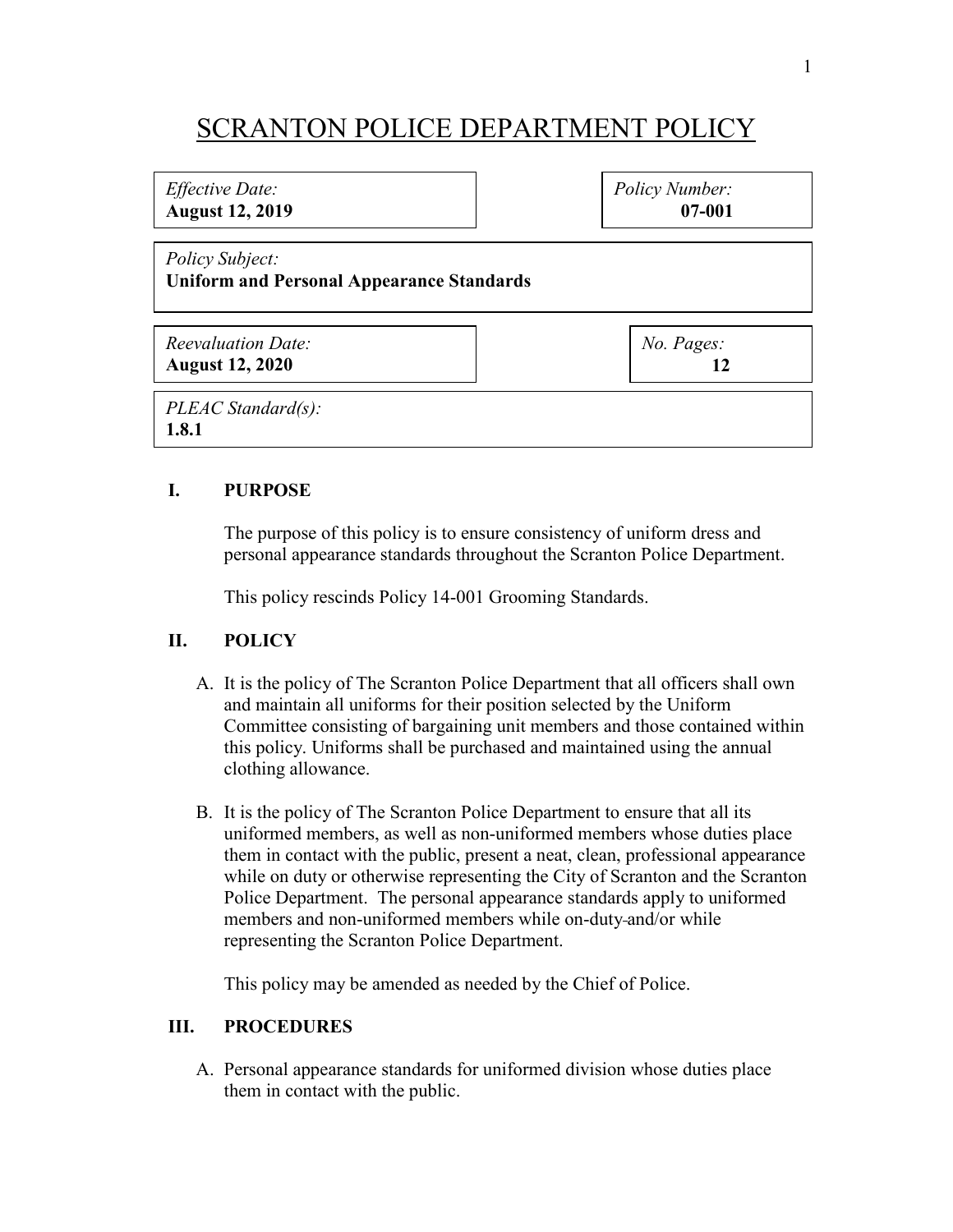- 1. Hair shall be neatly groomed, and its length and bulk shall not be excessive.
- 2. For uniformed members, the bulk of the hair shall not be so excessive as to prevent the eight-point cap from being placed squarely on the head with the center of the visor directly in line with the nose, nor shall the hair interfere with the wearing of personal protection equipment (i.e. gas mask).
- 3. Wigs or other hair pieces shall present a natural appearance and conform to the same standards as natural hair.
- 4. Extreme or faddish hairstyles are prohibited, including but not limited to styles that incorporate designs or sculptures using the hair and/or cut into the hair, and any style that presents an unprofessional or disheveled appearance. Hairstyles that include unnatural hair coloring (i.e., purple, green) are prohibited.
- 5. After-shaves, perfumes, colognes or other artificial scents shall not be so excessive as to cause annoyance to others. Members shall also maintain appropriate personal hygiene in a manner to prevent body odors from causing offense or annoyance to another.
- 6. Fingernails shall be trimmed to present a professional appearance. They shall not threaten safety, nor restrict job performance.
- 7. Unusual body adornment or jewelry is prohibited. Multiple or garishly colored rings, watches, bracelets, pins, large neck chains and earrings beyond one pair of earrings for female members is prohibited. Earrings shall be of a simple stud design and shall not extend below the earlobe.
- 8. Male uniformed members shall not wear any type of earring or ear adornment.
- 9. Male members are prohibited from wearing any makeup unless the member can show cause that it is necessary for a duty related function (as approved by the member's commanding officer) or is otherwise doing so for a medically valid reasons (severe acne, injury, scarring, etc.).
- B. Personal appearance standards specific to male members whose duties place them in contact with the public:
	- 1. Fingernails shall not extend beyond the fingertip and may be painted with clear colored polish only.
	- 2. Hair shall be evenly tapered on the sides and back. The hair outline shall follow the contour of the ear, and shall not fall over the ears nor touch the collar except for the closely cut hair on the back of the neck. Hair that has been styled into heavily matted coils of hair (dreadlocks) where the locks exceed ½ inch in diameter (the approximate width of a standard pen or pencil) is prohibited, as well as any gathering of hair in a tie, clip, twist, lock, ponytail, or braid.
	- 3. Sideburns shall be neatly trimmed, and their bulk shall not be excessive nor extend below the earlobe. The base of the sideburns shall be a clean horizontal line.
	- 4. The face shall be clean-shaven.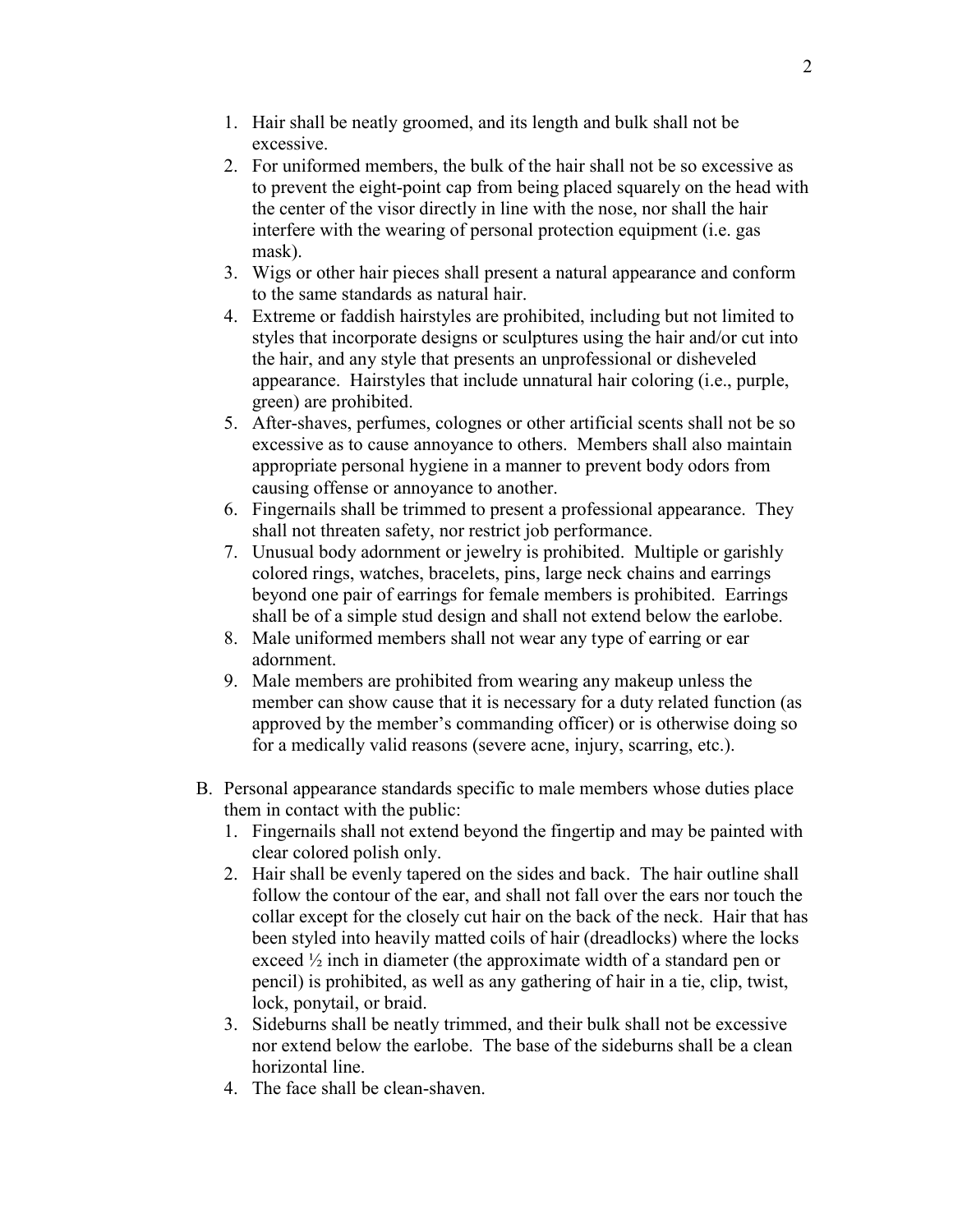- 5. Mustaches shall be neatly trimmed and shall not extend below the upper lip or extend beyond the corners of the mouth. They shall not be styled or pointed away from the contour of the face.
- 6. Beards are prohibited except for covert operations approved by the Chief of Police or for medical reasons as approved by a doctor.
- C. Personal appearance standards specific to female members of the division whose duties place them in contact with the public:
	- 1. Fingernails shall not exceed one-quarter inch beyond the fingertip. Nail polish colors must be conservative. Nail colors other than neutral flesh tones (pink, tan, etc.) are prohibited. The nails shall be free of designs and unnatural adornments.
	- 2. Hair shall be kept in a short or medium style and shall not extend below the lower edge of the shirt collar.
		- a. Bangs shall be neat and maintained above the eyebrows.
		- b. Longer hair may be brought into compliance by being worn-up.
		- c. Braiding, twisting and locking hairstyles are permitted provided they are conservative and professional in appearance. An example of a hairstyle that is not conservative is braided hair that has been sculpted to extend beyond the natural contours of the head or hair that has been styled into heavily matted coils of hair (dreadlocks) where the locks exceed ½ inch in diameter (the approximate width of a standard pen or pencil).
		- d. Pins, barrettes, bands, and clips are permissible if:
			- 1) Inconspicuously placed for the sole purpose of holding hair in place.
			- 2) Are conservative in design and color.
			- 3) Do not interfere with the wearing of issued head gear or personal safety equipment.
		- e. Sworn female personnel are exempt from hair length restrictions when they are in civilian dress.
	- 3. Make-up shall be subtle and professional in appearance. Heavy or gaudy facial make-up is prohibited. Lipstick shall be subdued and flesh toned (pink, tan…).
- D. Tattoos, Piercings and other Body Modifications
	- 1. Tattoos or Body Markings
		- a. Any **current member** who has any visible tattoos or body markings that are deemed objectively offensive, profane, unprofessional, inappropriate or objectionable shall be covered while on-duty. Approved forms of cover and concealment for tattoos or body art that are prohibited or excessive for current members include long sleeve shirts, elastic arm/shoulder bands, flesh-tone elastic wraps, appropriately sized bandages or other solid or opaque coverings.
		- b. Examples of prohibited tattoos or body markings include: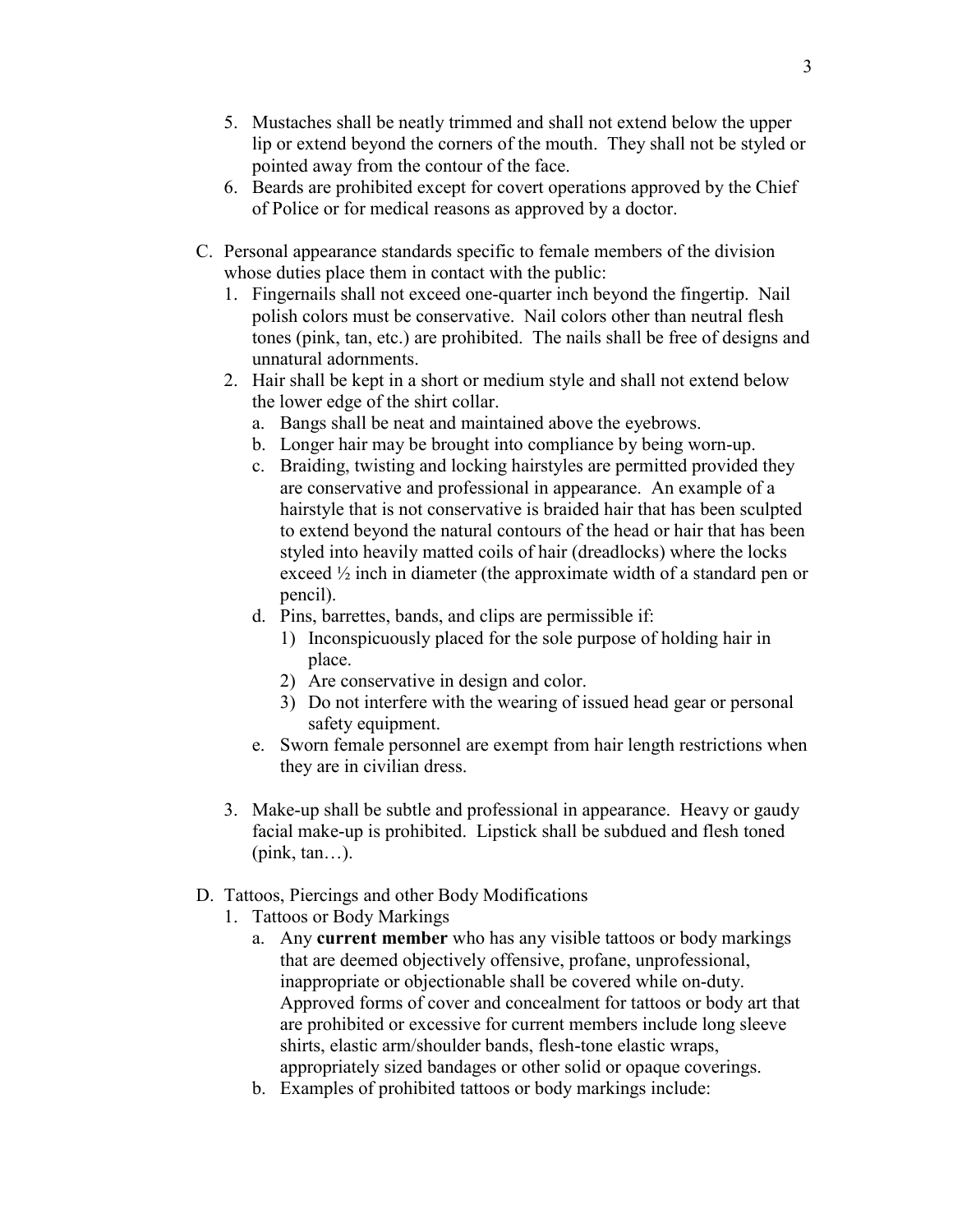- 1) those that indicate a criminal gang affiliation
- 2) depictions of sexually explicit art, nudity or violence
- 3) words, art, or phrases that are considered vulgar; or symbols such as swastikas, pentagrams, SS thunderbolts, spider webs, and logos associated with hate groups
- 4) criminal or supremacist groups or initials, acronyms, or numbers such as "KKK", "666", "MS-13", "14", and "88" that represent hate criminal or supremacist groups.
- c. Any visible tattoos or body art on the face and/or neck or below the wrist on the hands/fingers are prohibited. Any tattoos or body markings of the type that must be covered (Section III.D.1.a) by current members are prohibited. Current members may get tattoos that are not prohibited. Any new tattoos or body art on the face/neck or below the wrist on the hands/fingers will be prohibited.
- d. The Chief of Police or his/her designee is the final authority as to the appropriateness of any tattoo(s) or body art.
- 2. Piercings
	- a. With the exception of female members wearing one pair of earrings of simple stud design, members shall not display, while on duty, any body piercings of any kind that may be visible to the public.
	- b. This requirement does not apply to officers whose primary duties are undercover in nature.
- 3. Body Modifications/Other Prohibited
	- a. Any body modification other than for medically necessary rehabilitative purposes or common cosmetic procedures is expressly prohibited.
	- b. Purposeful body modification that includes any outwardly visible branding, scarring, resection, subcutaneous implantation or other extreme forms of "body art" is prohibited.
- 4. No conditional offers of employment will be made to any potential new police hires that do not meet this standard at the time they are being considered for an opening in the department.
- E. Uniform Standards.

Members wearing the uniform shall adhere to the dress prescribed and/or illustrated herein.

- 1. The prescribed uniform shall be worn at all times when on duty except that:
	- a. No members of the Department shall wear unauthorized articles unless they receive prior permission from the Chief of Police. However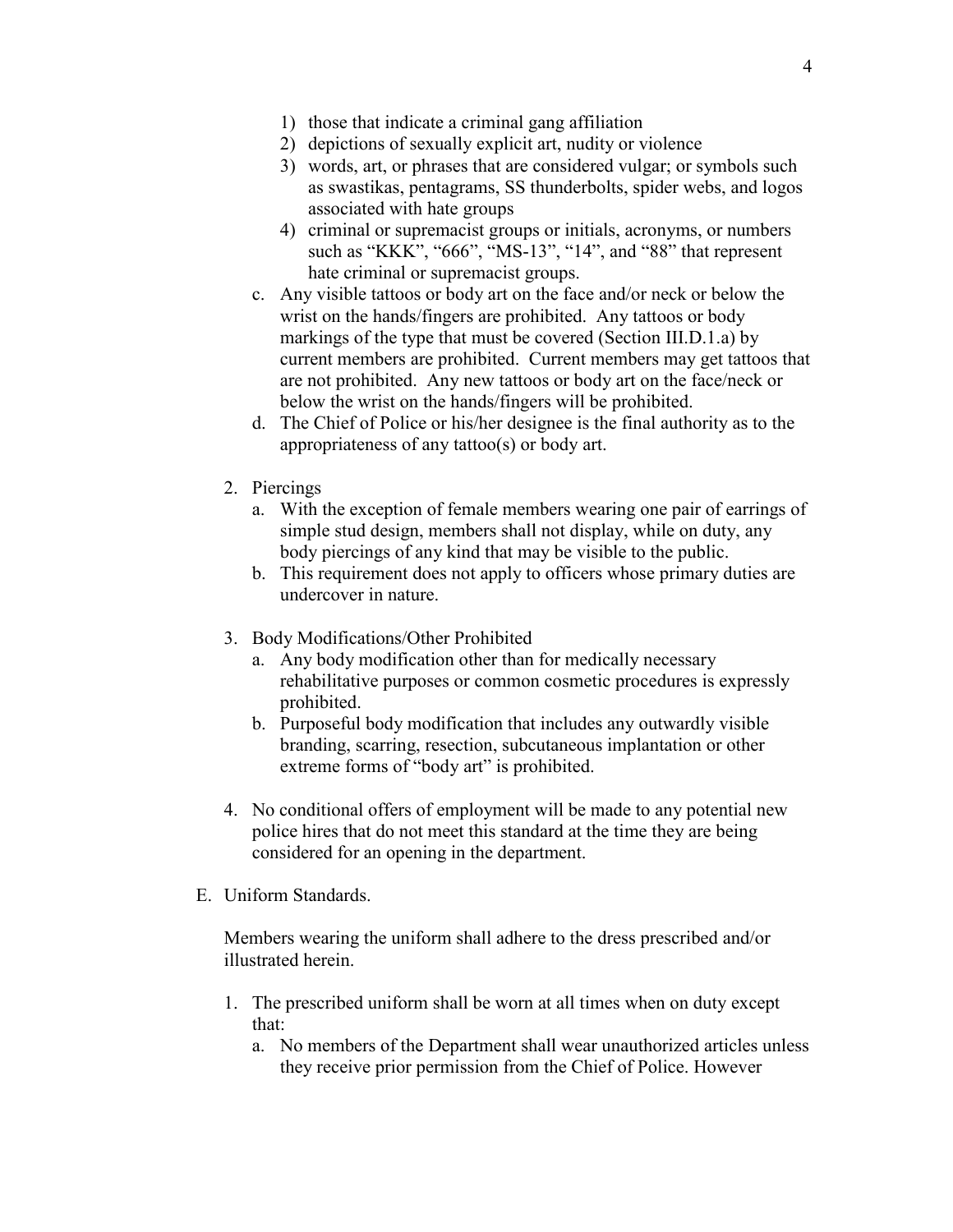miscellaneous articles such as pens, sunglasses etc. may be carried in the pockets or on the uniform but shall not be readily visible.

- b. Lieutenants and Department Captain will wear the current (Class B) uniform as their uniform of the day. The Lieutenants' and Captain's uniform shirt shall contain a gold badge and collar brass indicating their rank. They shall also wear a gold nameplate indicating their rank (abbreviated), first name initial and complete last name. No other items shall be visible on the uniform without the permission of the Chief of Police. The Lieutenants and Captain will be permitted to wear a dark navy sweater during the winter months. The sweater, if worn, shall contain the same badge and nameplate, described above. Jackets shall also contain the badge, nameplate (described above). In addition rank insignia shall be displayed on the jacket's epaulet.
- c. No one is permitted to alter or change the designated uniform without prior authorization of the Chief of Police.
- d. Members working together in public view shall endeavor to be similarly attired.
- e. CIT Patch Insignia Police personnel who have attended and completed CIT training shall wear the CIT patch center above the name tape on their uniform and jacket.
- f. SOG Patch Insignia Police personnel who are members of the Special Operations Group shall wear the SOG patch center above the name tape on their uniform and jacket.

(Note: If an officer is a member of more than one specialized unit he/she will display the specialized patches as follows: patches will meet in the center above the name tape. The CIT patch will be first and SOG patch second. This order will be left to right as you look at the Uniform.)

- 2. Uniform Wearing Dates
	- a. Summer May  $1<sup>st</sup>$  to October  $15<sup>th</sup>$
	- b. Winter October  $16^{th}$  to April  $30^{th}$
	- c. The Chief of Police may change the dates due to weather
- 3. Offices Uniform
	- a. Class A Uniform

All officers and all non-uniform personnel will be required to keep a dress uniform. Dress Uniforms will be worn when applicable under the uniform policy and/or upon the direction of the Chief of Police.

- 1) Pants Dark Navy Polyester or Cotton No side pockets
- 2) Shirts Dark Navy Polyester or Cotton. White shirts for Captains and Lieutenants.
- 3) Shoes All shoes or boots will be black in color and must be shined. Sneakers are prohibited.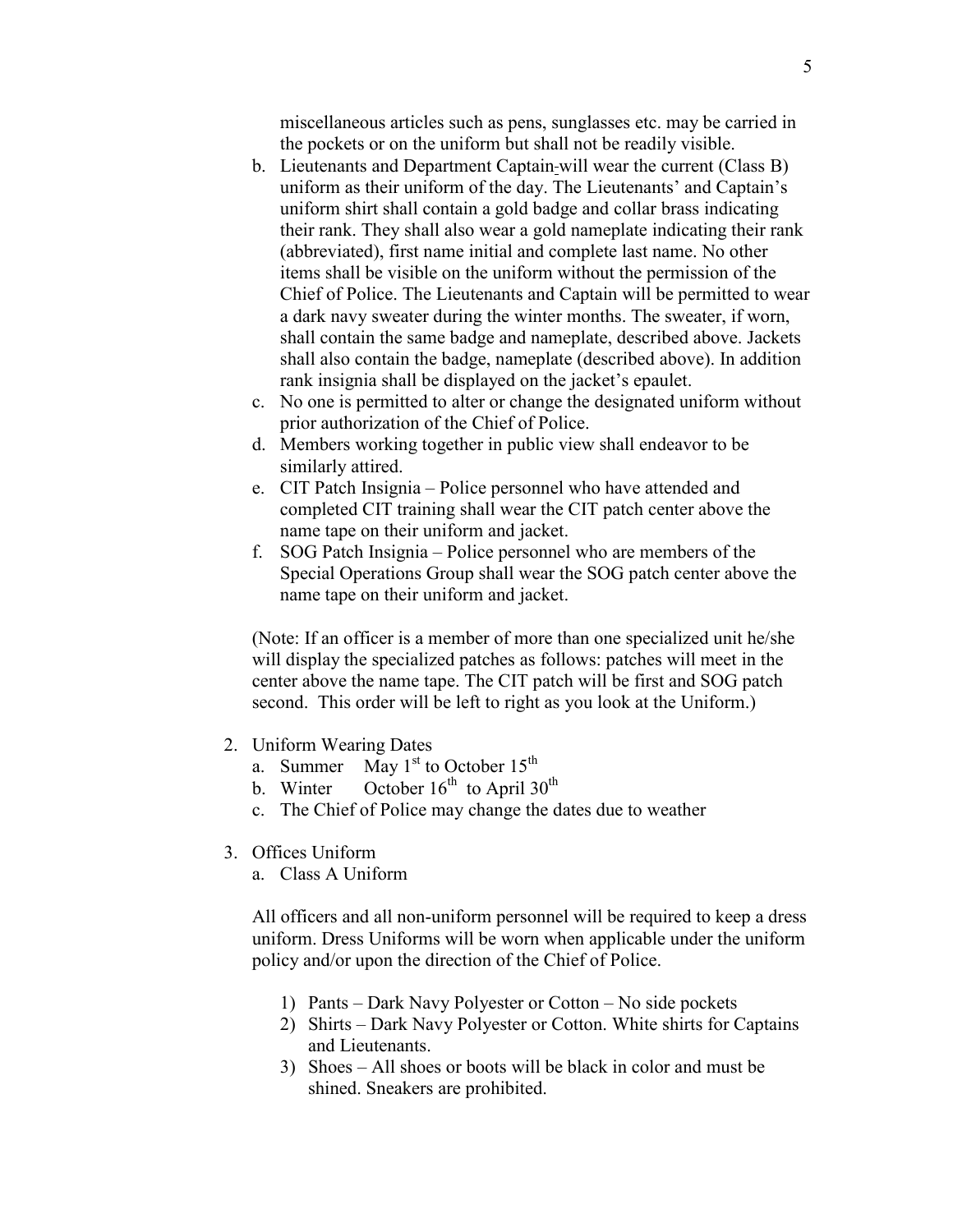- 4) Ties All ties will be dark navy in color. (No tie tack)
- 5) Hat The dress hat will be the eight-point hat Dark navy in color. The hat must include a hat badge and band. (These items must be silver in color for Patrol Officers and gold for all other ranks. Hat vent band will be worn.)
- 6) Socks All socks must be navy or black in color.
- 7) Badge The dress uniform will have the city issued badge (Silver for Patrol Officers. Gold for all other ranks).
- 8) Patches The dress uniform will have the standard Scranton Police Patch.
- 9) Name Tag The dress uniform must display a name tag of the officer with at least the first initial and last name indicated. The name tags will be silver in color for all patrol officers and gold for all other ranks.

When the dress uniform is being worn a tie must be on. There will be no unauthorized pins to be displayed on the officer's uniform. The only pins authorized will be those issued by the Department. Only Captains and Lieutenants will be permitted to wear collar brass. All Sergeants and Corporals will wear the required rank on the sleeves of the uniform.

b. Class B Uniform

The class B uniform will be worn on a daily basis by all members of the Patrol Division. No other brand/style/color uniforms/mock turtlenecks, other than specified shall be permitted.

- 1) Shirt
	- a) Dark Navy: Blauer "Street Gear" Style # 8703 or
		- Dark Navy: Blauer "Super Shirt" Style# 8755X.
		- Dark Navy: Elbeco "Distinction" Style# 840N or 8840N
		- Dark Navy: Elbeco "TEK3" Style# G924 or G934

#### b) Special Event Shirt

– Dark Navy; Blauer "Armorskin Base Polo" Style# 8472. Short sleeve shirt designed for wear over or under a vest may be worn as authorized by the Captain for certain special events. All patches, name tape, and badge shall be affixed to comply with uniform standards.

There will be no collar brass permitted on any Patrolman, Corporal, or Sergeant uniforms. When working an extra duty assignment, Lieutenants and Captain will wear the class B uniform and must wear their rank on their collars.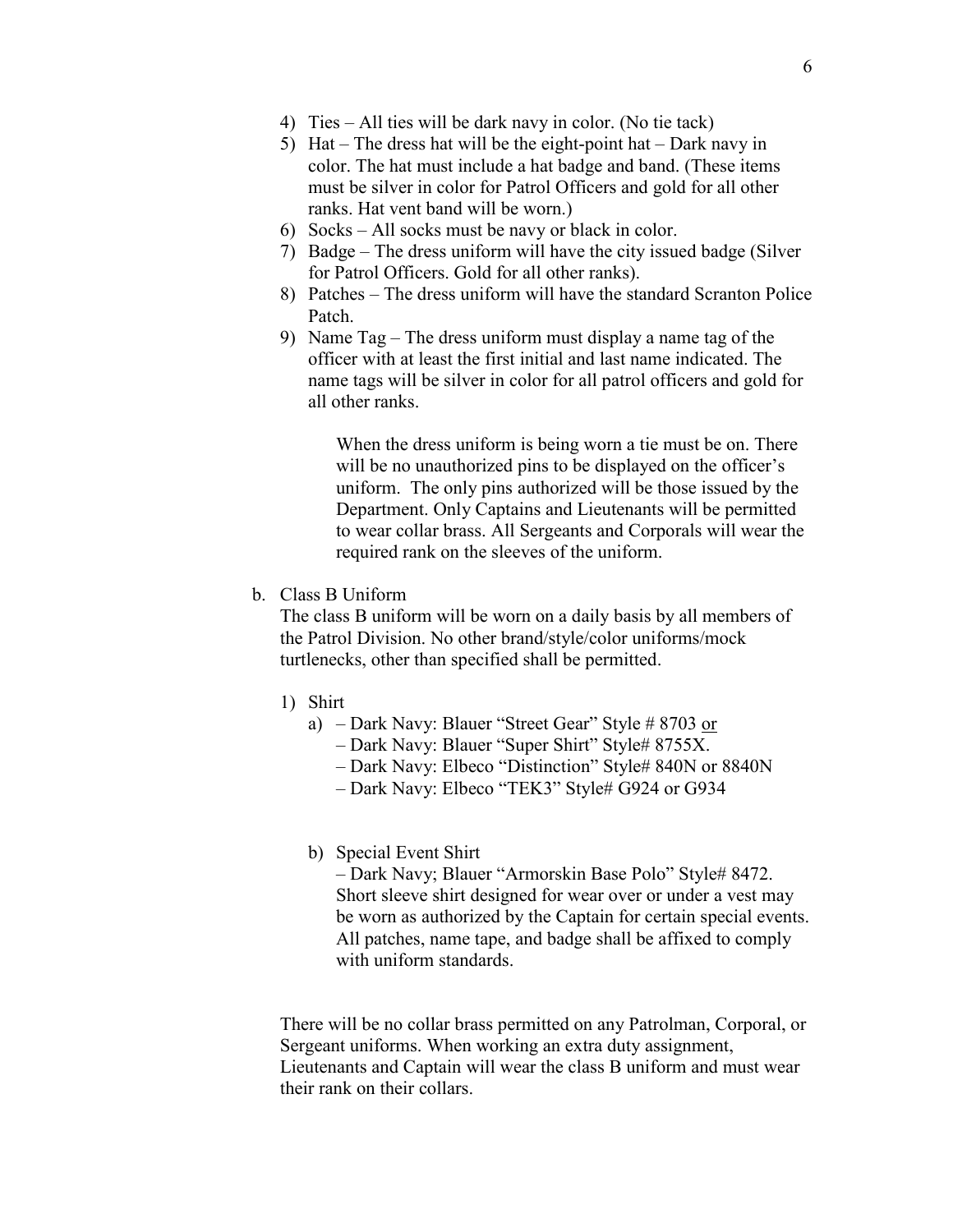No one will be permitted to wear any type of pins on their uniform. The only authorized pins will be those issued or awarded by the Department.

Officers wishing to have insignias indicating their years of service to the Department are permitted. The hash marks must be approved by the Chief of Police to authenticate years worked. Each hash mark will indicate five years.

- 2) Pants
	- a) Dark Navy: Blauer "Street Gear" Style # 8810
		- Dark Navy: Elbeco "Distinction" Style # E4030RN
		- Dark Navy: Elbeco "TEK3" Style # E2844R
- 3) Mock Turtleneck Black (No visible insignia)
- 4) T-Shirt Black
- 5) Uniform Hat Eight point style hat which has been mandated with the wear and maintaining of the Class A Uniform. The hat must include a hat badge and band. These items must be silver in color for Patrol Officers and gold for all other ranks. Vent band will be worn. The Uniform Hat need only be worn under the following circumstances:
	- a) Parades and/or outside events (examples such as football games, parades, picnics, and festivals).
	- b) Any Uniformed Officer walking a beat of any sort will be required to wear the uniform hat.
	- c) Any "day to day" (regular shift, excluding beat officers) functions of uniformed personnel will not require the wear of the uniform hat.
- 6) Other authorized headgear Trooper hat or a black colored watch commander hat with the words "Police", in silver (Patrol Officers) or gold (Patrol Supervisors) colored embroidery, written across the front of it for winter months.
- 7) Name Tag All officers will have the same style name tag. The name tag will have the officer's first initial and last name. The official name tag will be of a cloth strip that will be sewn onto uniform. Patrol Officers will have silver stitching on name tags while all others will have gold stitching.
- 8) Badge Department issued metal badge.
- 9) Patches All patches other than the standard Scranton Police Patch must be approved by the Chief of Police or his/her designee prior to being displayed on an approved uniform (I.e. K9,SOG).
- 10) Socks If visible (with shoes) the color of the sock must be dark navy or black. If the officer is wearing boots and socks are not visible the officer may wear their choice of socks.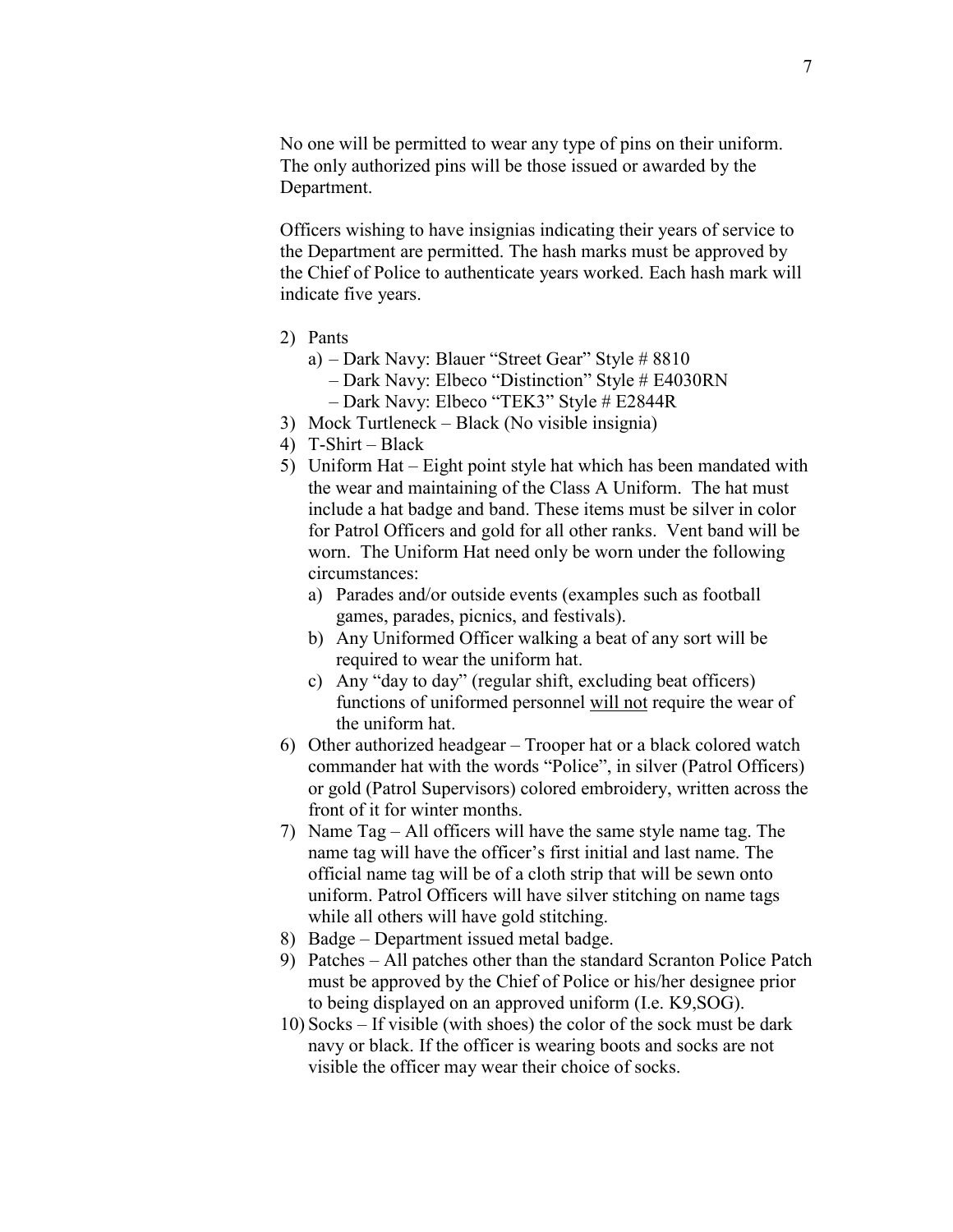- 11) Shoes Must be black in color and must be shined. No one is permitted to wear sneakers with this uniform.
- 12)Jacket Dark Navy in color, waist length, police specific. The jacket must also have a cloth name tag displayed on it, along with the cloth badge.
- 13) Sweater Dark Navy: Blauer "Fleece Lined V-Neck" Style #225. Epaulets, cloth name tape, and cloth badge sewn on. Class B uniform shirt shall be worn underneath with the collar tucked into the sweater. Corporals and Sergeants shall display rank insignia on the sleeve. Lieutenants and Captain rank insignia shall be embroidered on the epaulet.
- 14) Vest Carriers are also permitted as long as they meet the same specifications as the jacket.
- 4. Bike Officers
	- a. Winter/Summer Uniform
		- 1) Blauer Colorblock Softshell Fleece Jacket Style # 4670. The jacket body will be royal blue top with a dark navy bottom. The jacket will also have an embroidered name tag and badge.
		- 2) MOcean navy zipoff Cycling Pants (winter and/or summer) model # 20582. The pants will be a dark navy color. Zip into shorts for summer bike uniform.
		- 3) Blauer Colorblock Performance Long Sleeve Polo Style # 8143 (winter). Blauer Colorblock Performance Polo Style # 8133 (summer). Shirts are royal blue on top with dark navy bottom.
		- 4) All Bike Officers will be required to wear a certified Bike Helmet while patrolling on bicycle.
		- 5) Black turtlenecks may be worn under long sleeve shirt.
		- 6) All bike officers are required to wear a black T-Shirt under short sleeve shirt.
		- 7) All bike officers will be required to wear a duty belt and meet the same specifications as patrol officers.
		- 8) When bike officers/beat officers are not riding their bicycles they will be in the class B uniform.
		- 9) Bike Officers may wear alternative footwear if approved by The Chief of Police or his/her designee.
- 5. Body armor/vests use
	- a. Patrol Officers

All patrol officers shall have their city issued vest accessible to them at all times and should wear them at all times while in uniform.

b. Detectives / Plain Clothes Officers All Detectives/Plain Clothes Officers shall have their city issued vest accessible to them at all times and should wear them when performing their duties outside of the office.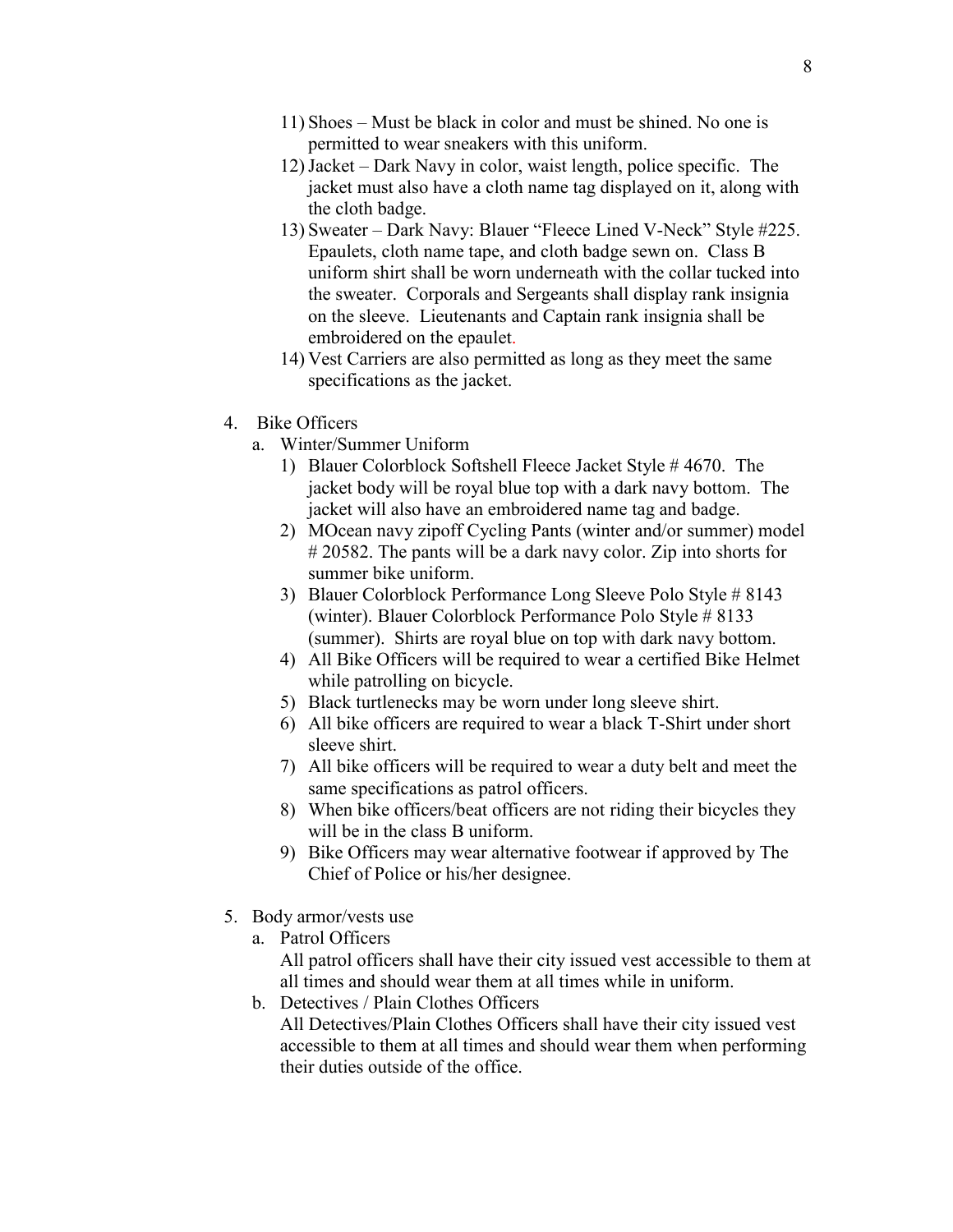- c. All officers are required to wear their city issued vests when engaged in pre-planned, high-risk incidents.
- 6. Duty Belt

All officers on patrol must wear a duty belt. At a minimum, the duty belt must include their Primary Service Handgun (issued by city), one pair of handcuffs, ammunition (issued by city), flashlight and flashlight holder, radio/holder, OC spray and Taser (if certified). Duty belt equipment, with the exception of the Primary Service Handgun, may alternately be worn on a vest carrier at the discretion of the Chief of Police or his/her designee.

For any additional equipment, the officers must be certified to carry such equipment and approval must be given to the Captain in writing from the Training Unit.

All officers hired after 2007 are required to have "plain" leather gear. No basket weave and no nylon. Any officers hired prior to 2007 are required to purchase "plain leather" when replacing existing gear.

- 7. Detectives/Investigators
	- a. Winter Attire
		- 1) Males
			- a) Pants All detectives shall wear dress slacks of their choice. The slacks shall have no insignia displayed on slacks with exception of brand name.
			- b) Shirts The detective shall wear a button down collared shirt of their choice. No insignia is permitted except for the name brand. (Example, a horse on pocket for Polo, sailboat on pocket for Nautica etc.) No large print.
			- c) Tie The Detective must have a tie on at all times and the tie must be worn above the top button of shirt.
			- d) Shoes All detectives must have dress shoes on. No sneakers are permitted.
			- e) Jacket The detective has the option of wearing a suit coat with suit or a sport coat if not wearing a suit.
		- 2) Females
			- a) Pants Female detectives are required to wear dress slacks (no capri pants).
			- b) Blouse Blouse or dress shirts are required for all female detectives.
			- c) Shoes All female officers must have shoes, no sneakers. Heals exceeding two inches are prohibited.
		- 3) Sweaters and department quarter-zip pullovers are permitted during the winter months. Ties must still be worn under the sweater for all male Detectives.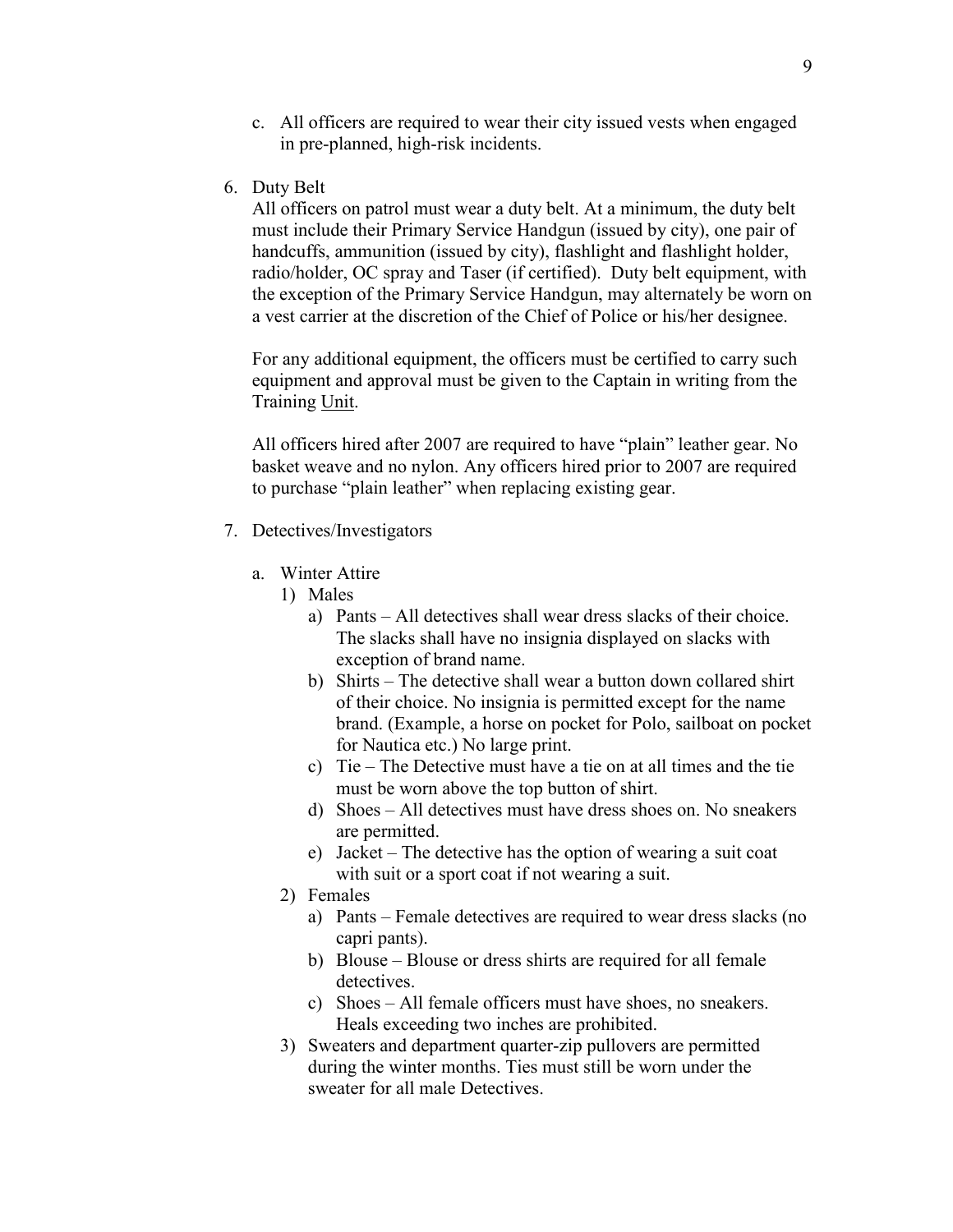- b. Summer Attire
	- 1) During the summer months Detectives will not be required to wear a jacket (where required in Winter Attire) with their dress attire. Uniform of the day for summer dress may be dress shirt without tie. Dress pants and shoes are mandatory. Polo type shirt is optional however, if worn, cannot display any logo other than name brand of shirt type and/or the Scranton Police logo. Ankle holsters are permitted.

Court appearances are excluded from the above summer attire. Male members of the Detective Division shall wear shirt, tie and sport coat to any court appearance. Females attire as stated above.

All officers must carry their city issued weapon and magazines with their dress attire. All detectives must also have handcuffs and a radio with them at all times.

c. Exception to the Crime Scene Unit:

Crime scene unit members have the choice of wearing the Detective Uniform of the day or the Class B Patrol pants with Crime Scene Unit Polo with logo. The officers may also wear "jumpsuit" coveralls, dark navy in color, when processing a scene. Crime Scene Investigators must wear boots with coveralls and Class B uniform.

The Arson Investigator and Auto Theft Investigator also may wear coveralls or appropriate protective clothing or a modified class B uniform to include patrol pants and a polo shirt when processing scenes. All other times they must wear the same as Detectives.

- 8. Training Uniform.
	- a. Classroom training.
		- 1) Male officers
			- a) During winter uniform months shall wear dress slacks or (khaki-type) pants, dress shirt (button down), tie and dress shoes. Casual dress shoes in black or brown are acceptable.
			- b) During summer uniform months male officers shall have the option to wear a polo-type shirt which shall contain the Scranton Police Department logo clearly visible on the polotype shirt. No polo shall be worn without the Scranton Police logo. No tank tops, jeans, shorts, t-shirts, or athletic shoes are allowed.
		- 2) Female officers
			- a) During winter uniform months shall wear dress slacks or (khaki-type) pants or skirt. Female officers shall have the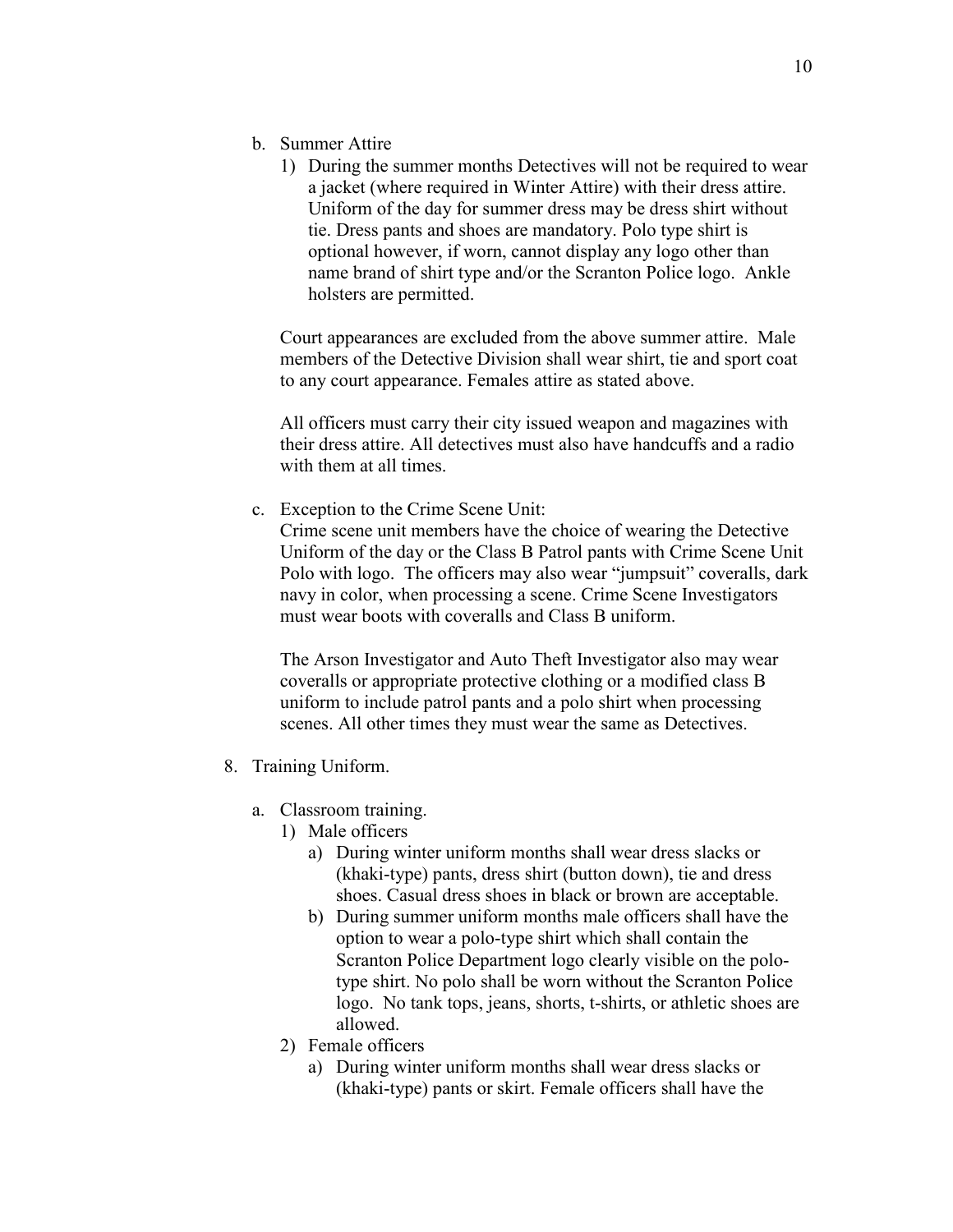option to wear a blouse or dress shirt (button down). Blazer is optional. Footwear shall consist of dress shoes or casual dress shoes in black or brown are acceptable.

- b) During summer uniform months female officers shall have the option to wear a polo-type shirt which shall contain the Scranton Police Department logo clearly visible on the polotype shirt. No polo shall be worn without the Scranton Police logo. No tank tops, jeans, shorts, t-shirts, or athletic shoes are allowed.
- 3) Both male and female officers shall have the option, instead of the above dress standards, to wear their uniform of the day (i.e. class A or class B uniform).
- 4) Officers shall have department issued firearm and department badge displayed unless prohibited.
- b. Firearms and Defensive Tactics Training
	- 1) Uniform shall consist of BDU or 5.11 style pants and comfortable shirt (dictated by the weather). In addition, a hat with bill is required at the firearms range. Ear and eye protection are required at all times when firing is being conducted on the range. Approved boots or shoes will be worn. No tank tops, jeans, shorts, tennis shoes or offensive t-shirts are allowed.
	- 2) Officers shall have the option, instead of the above dress standards, to wear their uniform of the day (i.e. class A or class B uniform).
	- 3) Officer should have all department issued equipment required to successfully complete the training.
	- 4) Officers shall have department issued firearm and department badge displayed unless prohibited
- c. Off-site training
	- 1) The standard of dress for off-site training will be the same as if the employee were attending agency sponsored training. Off-site training means training away from the facilities of the Scranton Police Department
	- 2) Officers shall have department issued firearm and department badge displayed unless prohibited.
- d. Exceptions to training uniform.
	- 1) The instructor or sponsor of the training course may dictate or require alternative clothing that is applicable for the course that is being taught. This dictation must be clearly defined from the instructor or sponsor of the training. All members of the department when attending training courses shall maintain a discipline and professional appearance.
- 9. Court Attire